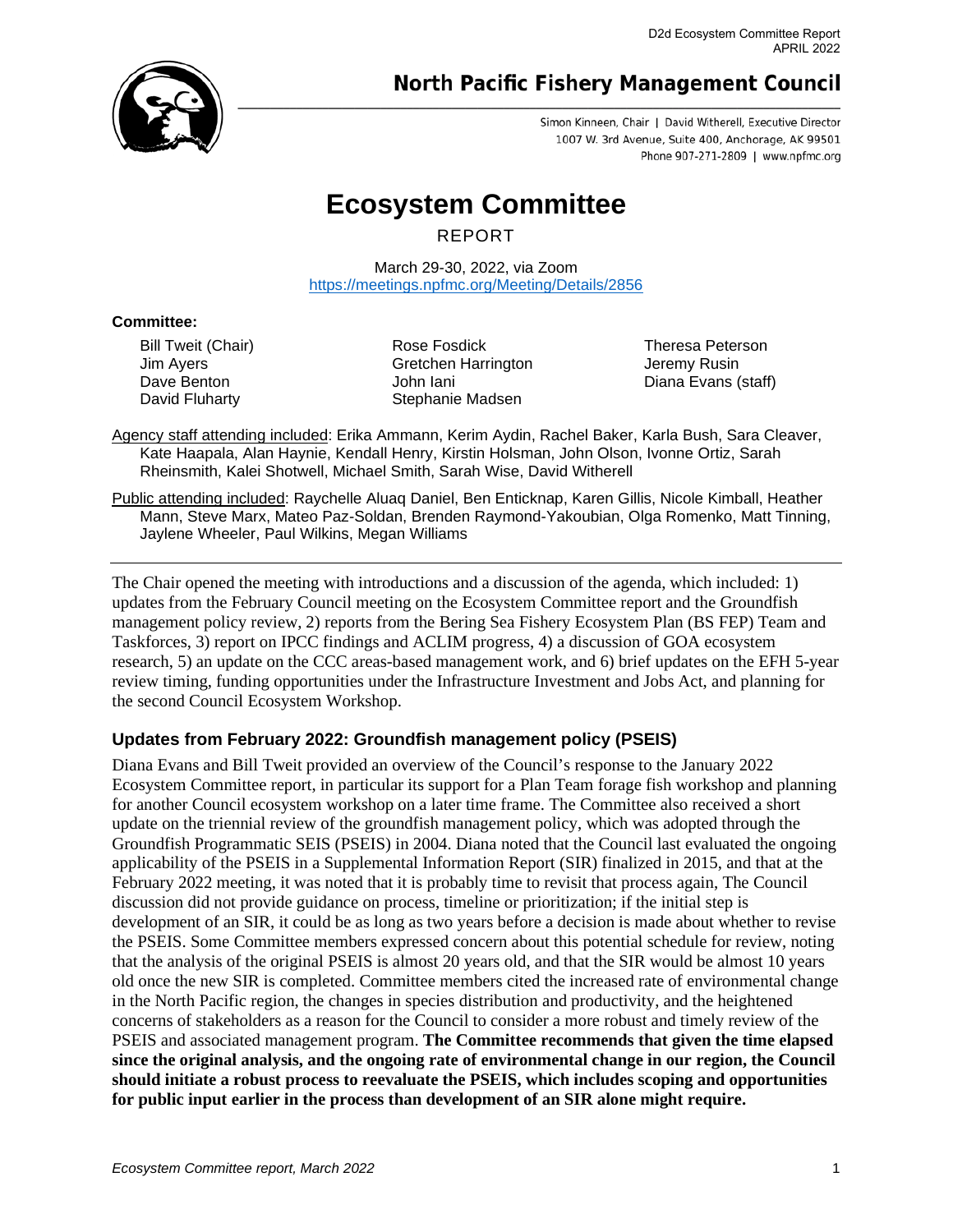# **BS Fishery Ecosystem Plan Reports and ACLIM update**

The Committee received three BS FEP reports during the course of the meeting. A discussion of each of the reports is provided below, followed by overarching themes that were discussed by the Committee with respect to these agenda items and throughout the meeting.

Diana Evans and Kerim Aydin provided a report on the annual **BS FEP Team** meeting in March, which focused on continued development of the Bering Sea Ecosystem Health Report, a strategic report intended to help the Council understand and monitor ecosystem status and change over the longer time period, and fisheries' effects on the ecosystem, based on the series of ecosystem goals and objectives established in the FEP. The Team co-Chairs described some challenges and strategies for developing areas of the report for which indicators are not already available, and their intent to produce a pilot report by the end of the year for as many objectives as possible. As clarified with the Committee, the Team continues to welcome public involvement in the development of the report, and also intends to work with the Taskforces as appropriate. The strategic report is intended to assess the current state of the ecosystem; work of the CCTF or ACLIM would provide a complement that extrapolates change into the future.

Kate Haapala and Sarah Wise presented progress of the **Local Knowledge/Traditional Knowledge/ Subsistence (LKTKS) Taskforce** over the past year. The Taskforce is refining its draft protocol for bringing LKTKS into the Council process, and has developed a search engine for LKTKS reference materials. The approach of the Taskforce, whose members include a wide diversity of perspectives and lived experiences, has been very collaborative, and the Committee noted the significance of trust as a keyword in the protocol. The Committee asked clarifying questions about onramps and how best to communicate the source context of LKTKS information, and was interested in the immediate availability of the search engine to inform ongoing work. The Committee also discussed with the co-Chairs the application of the protocol once it is finalized, how it should or should not be applied to other regions than the Bering Sea, and to Council or NMFS events and processes (perhaps in conjunction with lessons learned compared to past experiences).

Kirstin Holsman presented the report from the **Climate Change Taskforce**, and their intent to prepare a Climate Readiness Synthesis for the fall as the first phase of their workplan. The report will include an initial evaluation of the Council process with respect to management, knowledge base, and a review of climate information in the SAFE reports. The report will be valuable to highlight areas of challenge as the CCTF proceeds to the identification of adaptive tools and bottlenecks in future phases. The Committee is interested in the website under development, which will be a good communication tool for the public to engage with CCTF work. The Committee also asked questions about the CCTF's review of the [stakeholder ecosystem matrix](https://meetings.npfmc.org/CommentReview/DownloadFile?p=983001f4-9d4e-4eef-aab2-3d17755589d4.pdf&fileName=Matrix_CCTF_March152022_share.pdf) product, which they reviewed at the request of the Council. The CCTF noted useful ideas in the matrix, and provided feedback about how to improve the transparency and nuanced evaluation in future iterations. The discussion noted that the process of getting input from diverse persons and perspectives in the development of climate research is important to defining the goals of the system, and identifying acceptable options and ways to mitigate against climate shocks, in order to ensure resilience.

Kirstin Holsman and Alan Haynie also presented an update on **ACLIM**, the Alaska Climate Integrated Modeling project. The ACLIM work links a series of specific, highly quantitative oceanographic, biological, and socioeconomic models (climate-enhanced single species and ecosystem models, socioeconomic models of how the fishing fleet responds to different catch levels and distribution patterns), and runs them through various fishing policy and climate scenarios to predict possible outcomes. Kirstin began the presentation summarizing key findings from the 2021 IPCC report, particularly as they relate to Alaska. Committee members keyed in on the fact that predictions have changed with respect to the impacts of climate change effects in Alaska, from a distant future problem to an immediate present one, and therefore so has the urgency of the need for management tools to respond.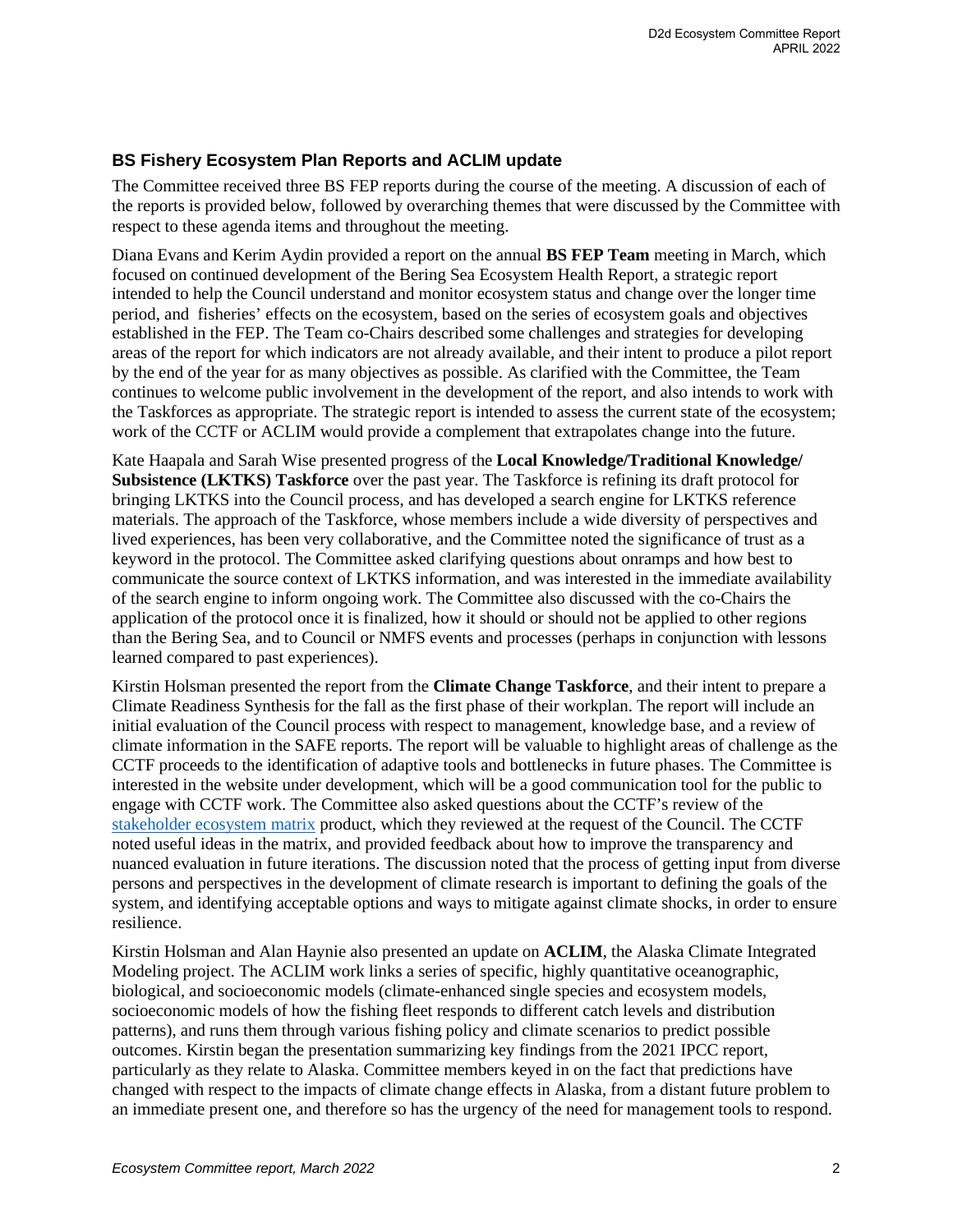Alan described the development of policy scenarios that are intended to help identify potential constraints and bottlenecks in the adaptability and resilience of the management process. Committee members asked questions about accounting for salmon and subsistence effects, diversity of harvest, and the constraints of the MSA and current perceptions of ecosystem health. The ACLIM team is planning for a Council workshop at the June meeting to get further public input about top priorities. Finally, the Committee recognizes the value that ACLIM results will have as an input to the next phase of the CCTF workplan, to develop adaptive tools.

**The Committee appreciated all the reports, and highlights the progress of the FEP Team, the LKTKS Taskforce and CCTF, as well as the ACLIM project.** As the products start to come together, it is easier to see how they will begin to fit in with the Council process, and the Committee encourages and looks forward to their completion.

Throughout the discussion of these reports, **the Committee's discussion repeatedly circled back to the tension between the time needed to undertake many of these ongoing, strategic ecosystem and climate products that are underway, for example through the FEP framework, and the urgency of needing to respond now to the immediate, rapid onset of effects of climate change being experienced in Alaska.** The impacts are being felt acutely, both by Bering Sea communities with respect to subsistence and cultural practices, as well as through marine heatwave and other anthropogenic warming effects on population declines in fishery species, seabird and marine mammal mortality events, and increased variability and uncertainty. The Committee acknowledges the underlying tension between the importance of a deliberative, strategic approach to guide management change, while at the same time wanting to be able to develop and apply tactical tools more immediately in the short term while waiting for those longer products. Committee members held different opinions about the appropriate balance between these two dynamics.

**Another recurring Committee discussion was how early and often to include other voices in the discussions, assessments, and decisions about the impacts of climate change.** While the LKTKS protocol, when final, will certainly help to provide guidance for the Bering Sea, there is a continuing need to broaden the knowledge base for Council decision making as conditions change and people are affected who have not been used to engaging in the Council process. The Council is aware of this issue and has undertaken efforts to address it; Committee members differed in their recommendation of how much to broaden those efforts or wait and see the current efforts through to fruition. Members' discussion points included reflections on the devastating effects of climate change on indigenous communities, for example as a result of salmon run declines, and how that should be acknowledged by the Council; as well as tradeoffs with what the Council does and does not have the ability to solve, and expectations for how information will be used in decision making.

# **CCC Area-based Management and OECM work**

David Witherell (NPFMC) described the ongoing work of a Council Coordination Committee (CCC) subcommittee that is tasked to prepare a report on area-based management measures in the U.S. EEZ, to inform the America the Beautiful Act (ATB) 30 by 30 initiative. With representatives of the other Councils, he has been compiling a list of all of the Council closure areas to determine 1) if they qualify as a conservation area (based on the subcommittee's adopted definition), 2) have governance associated with them, 3) their classification by type and management focus, and 4) whether they meet at least three principles under ATB. A draft of the report will be published and presented to the CCC in May. The Ecosystem Committee was impressed by the staff effort, and asked clarifying questions to understand this process and how it will fit in with the ATB initiative. It is hoped that the Subcommittee's work will inform the ATB guidance document and the ATB Atlas which are being developed at the national level.

The Committee noted that GIS work is needed to complete some spatial evaluations, for example total area closed accounting for overlapping areas, and **the Committee recommends that the Council highlight the need for GIS funding to complete the work of the subcommittee.** The evaluation of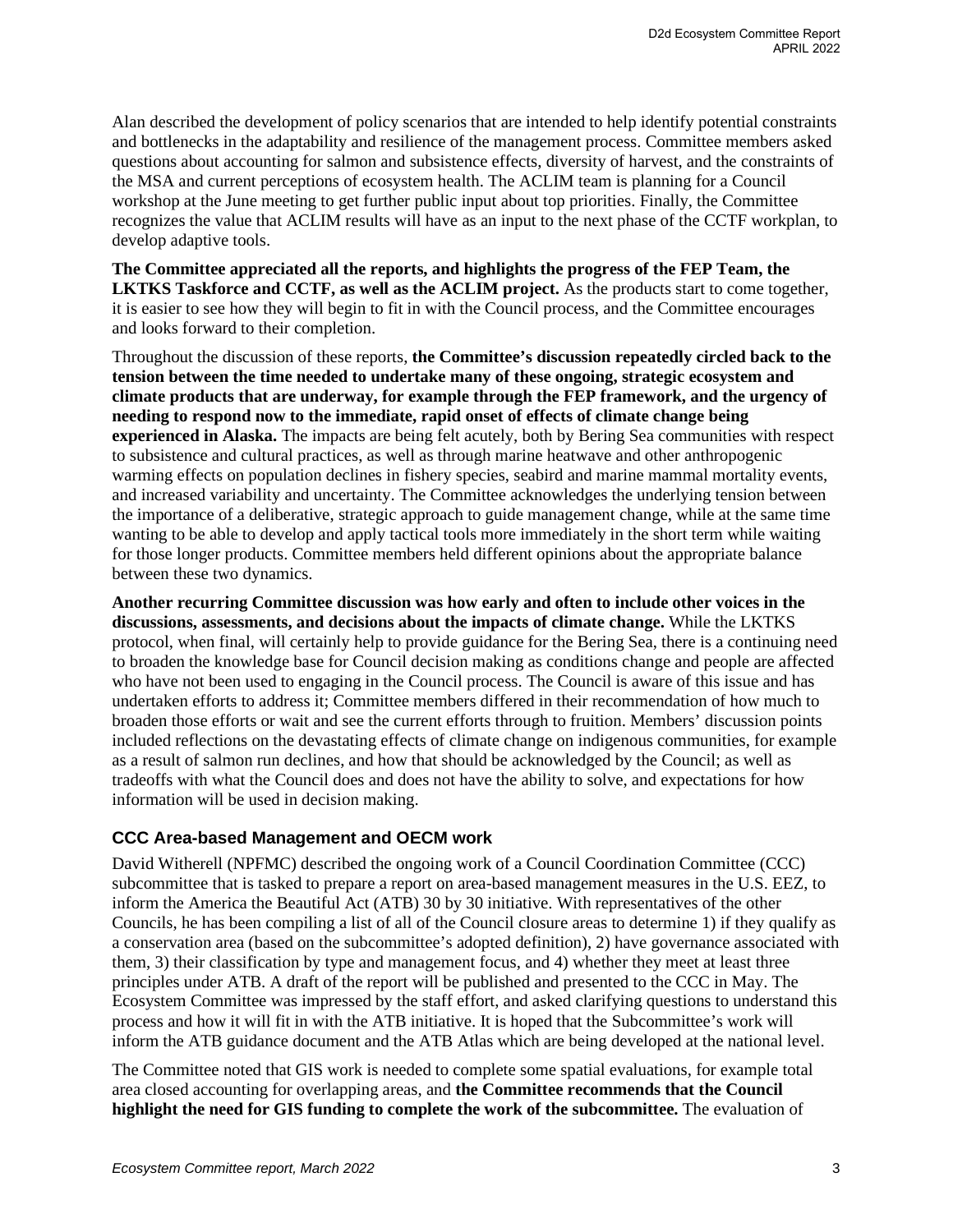closed areas off Alaska will be very useful to the Council beyond simply as a contribution to the ATB process. **The Committee also recommends that the report highlight that the implementation of conservation areas off Alaska is often the result of ground-up collaborations taking place over many years**, some initiated from public action, developed with diverse stakeholder and agency involvement. **The Committee suggests the Council might encourage the CCC to emphasize to the Departments of Commerce and the Interior that they should consider a similar bottom-up approach to identifying important areas for ATB**.

# **GOA ecosystem research staff paper**

In response to a Committee and Council scoping request from last year about ecosystem initiatives in the GOA and their intersection with management, Sara Cleaver (NPFMC) presented a staff paper with a brief summary of high-level GOA research programs and a discussion of gaps in understanding relative to the GOA, including both actual data gaps as well as gaps of communication between ongoing research and the management process. The paper also identifies some actions the Council may wish to consider, for example, the development of a GOA FEP. The Committee appreciated the paper and the presentation, and discussed comparisons to the BS FEP development process, as well as examples of parallel ecosystem change in the GOA both current and in the past, for example, the decline of GOA crab. The Committee also discussed the importance – in the GOA and in other large marine ecosystems – of maintaining a balance between conducting standard stock assessment surveys and basic research and monitoring, both of which underpin recommendations that support annual management and longer-term resilience. The Committee acknowledged that current resource limitations are likely to impact NOAA Fisheries' ability to maintain ecosystem monitoring and data collection. The Committee also noted that the Climate, Ecosystems and Fisheries Initiative was not funded in FY22.

**The Committee recommends that the Council task the Ecosystem Committee with development of a scoping process to inform potential development of a GOA Fishery Ecosystem Plan, or similar tool.** The Committee noted that before initiating the BS FEP, the Council held several scoping sessions with stakeholders to identify whether to do a BS FEP and if so, what its goals and objectives should be; a similar design would be important for the GOA, to engage with those living and working in the region. To facilitate such a dialogue, the Committee's task would be to identify:

- the series of decision points for feedback, including what value an FEP might serve in the GOA,
- lessons learned from the BS FEP.
- whether the science Team and action module/taskforce format should be continued or streamlined,
- the timing to intersect with ongoing projects such as GOA CLIM, and
- the question of staff, resources, and opportunities for partnerships or synergies, particularly if effort would be redirected from the Bering Sea.

The design of a scoping process would thus be ready for the Council, when it decides whether to initiate scoping for a GOA FEP or similar process.

## **Other business**

## EFH 5-year review

Sarah Rheinsmith (NPFMC) updated the Committee on outcomes of the SSC's review of EFH materials at the February 2022 Council meeting. In response to SSC feedback and requests, the Ecosystem Committee will next review ongoing work in preparation for the October 2022 Council meeting, when the SSC is scheduled to review results from the assessment of fishing impacts on EFH. The Committee supports the revised timeline. In light of the conversations at this meeting, Gretchen Harrington noted that the EFH models that have been developed as part of this review cycle are also used in the ongoing